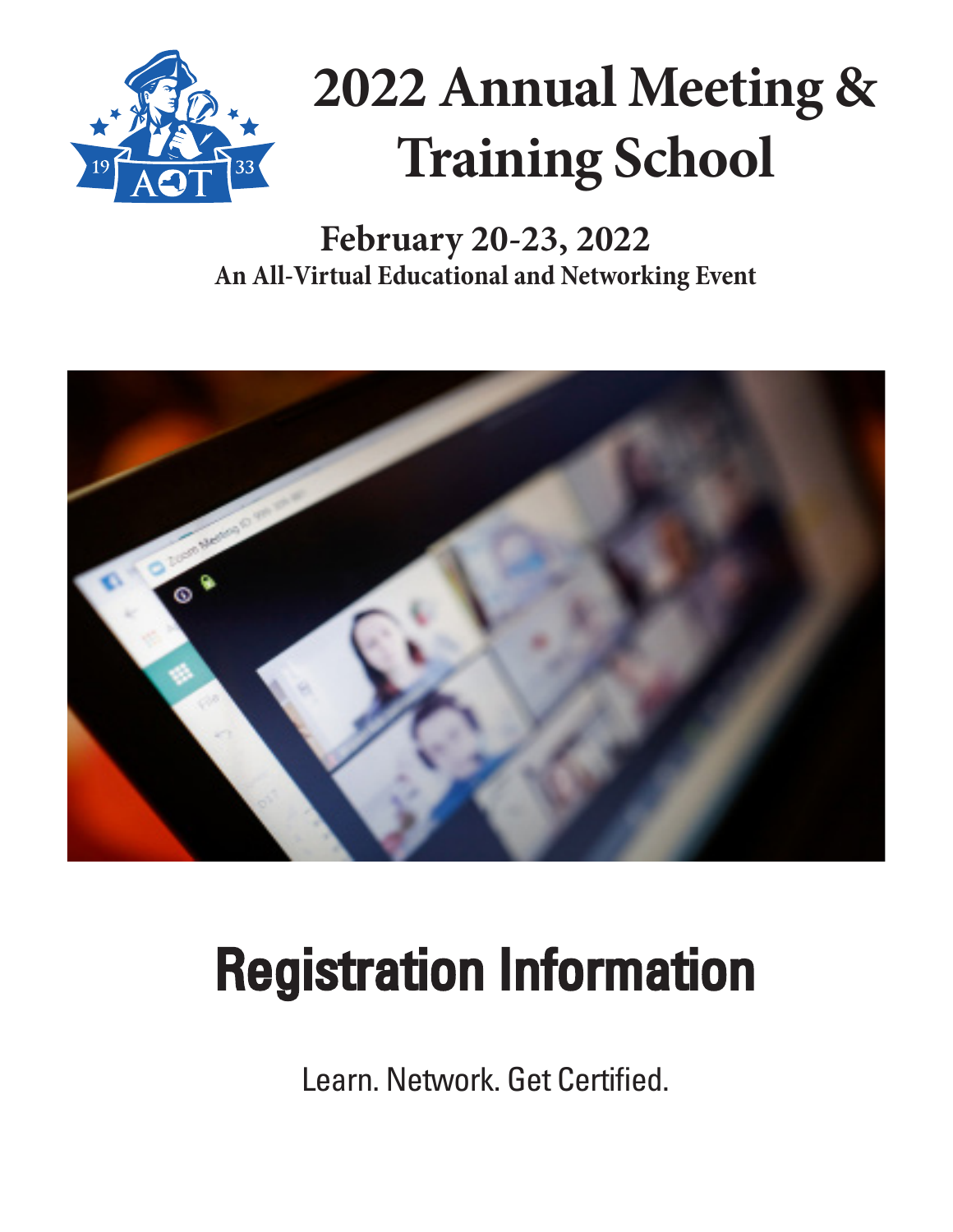### **2022 Annual Meeting & Training School**

*An all-virtual event, Feb. 20 - 23, 2022*



### AT A GLANCE

## • 2022 Virtual Conference

1. Our 2022 Annual Meeting & Training School sessions and exhibit will all be conducted online due to continuing concerns with in-person meetings. We will have an abbreviated agenda, vendors and exhibitors you may network with.

## • Register

- **1. Registration will be done all online**. All registrants must register themselves and will receive an electronic program and exhibitor guide. Register now online at www.nytowns.org.
- **2. EXPENSES**: Actual and necessary expenses incurred in attending this school, including the registration fee, are proper municipal charges under Town Law, §116(12) and General Municipal Law, §77(b).
- **3. REGISTRATION RATES:**

Newly Elected Training School Attendee | \$50 Member municipality, conference | \$100 Non-member municipality, conference | \$125 CLE Member | \$315\* CLE Non-member | \$340\*

*\*(CLE rates are \$25 per credit hour. CLE attendees will receive a PDF of all materials.)*

### • Download the mobile event app

1. All sessions will be attended through the app. Plus, attendees and exhibitors will all be able to network and set one-on-one meetings and consultations through our event app.

#### Download it at eventmobi.com/nytowns2022.

2. All registered attendees will be sent a link to complete their profiles in the app as in past years and will log in with the email used to register to attend.

### Questions? Contact us!

(518)465-7933 • www.nytowns.org

Registration may be directed to Executive Meeting Coordinator Patty Kebea. Speakers may direct their questions to AOT Director of Information and Programming Chris Anderson. Exhibitors may direct their questions to AOT Deputy Director Kim Splain.